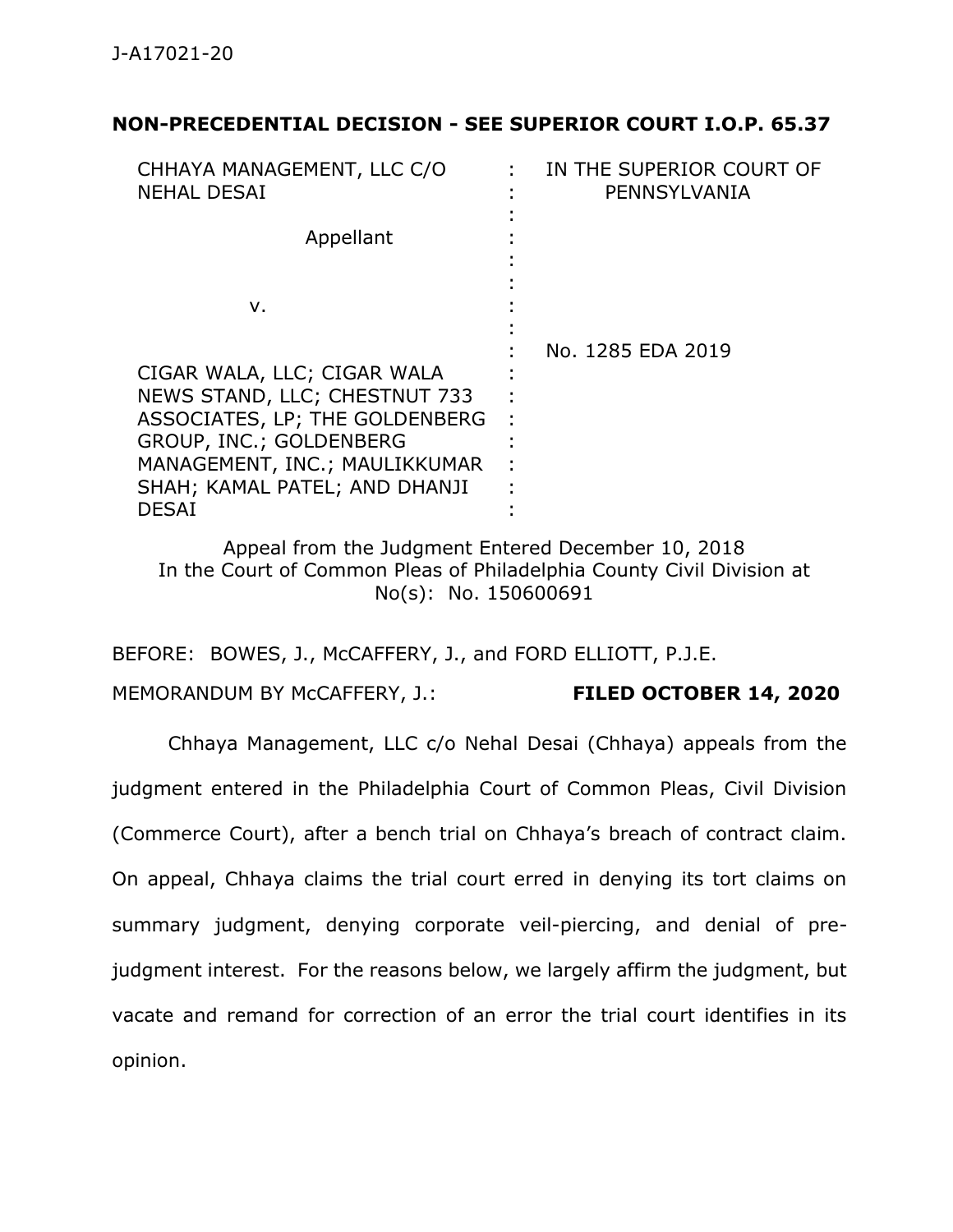The trial court summarized the facts in a 2017 summary judgment opinion as follows:

[Chhaya] brings this action alleging breach of contract, unlawful eviction, conversion, conspiracy and aiding and abetting tortious conduct against numerous defendants. [Chhaya] had contracted with Cigar Wala, LLC ("Cigar Wala"), the owner of a business called The Smoke Shop[,] to manage its store at 87 South 8<sup>th</sup> Street in exchange for consideration [as] described in a Management Agreement. The dispute is primarily over terms of the Management Agreement.

The Smoke Shop is located within a multi-store property group at 725-735 Chestnut Street owned by Defendant [Chestnut 733 Associates, LP ("733 Associates")]. Cigar Wala is a tenant of [733 Associates]. Defendant Goldenberg Management Inc.  $[(GMI)^1]$  was hired by [733 Associates] to manage the entire property group and its stores, including the Smoke Shop. Among [GMI's] responsibilities were tenant relations with Cigar Wala.

\* \* \*

## **Background**

 $\overline{a}$ 

The real property located at 727-35 Chestnut Street consists of a number of ground level store fronts facing 8th [ ] and Chestnut Streets, and they are leased. When [733 Associates] took ownership of 727-35 Chestnut Street, the company became successor in interest to existing leases there. One of these was a five year lease for the Smoke Shop. Cigar Wala was the named lessee and the lease term had begun on May 1, 2010. The lease was executed [ ] on behalf of Cigar Wala by . . . Dhanji Desai [ ].

<sup>&</sup>lt;sup>1</sup> Appellees Chestnut 733 Associates, L.P. (733 Associates) and Goldenberg Management, Inc. (GMI) (collectively, Goldenberg Appellees) filed a joint brief in this matter. Goldenberg Appellees' Brief, cover. No other appellee brief was filed. In it, they explain that Chhaya initially filed suit against 733 Associates and The Goldenberg Group, Inc. (TGG), but subsequently learned that TGG is not involved in this dispute. TGG was dismissed by consent and GMI was added when Chhaya filed its Amended Complaint. *See* Amended Complaint, 4/1/16, at 1 (naming GMI); Stipulation of Counsel to Dismiss All Claims Against Defendant [TGG] Only, With Prejudice, 6/27/16, at 1-2.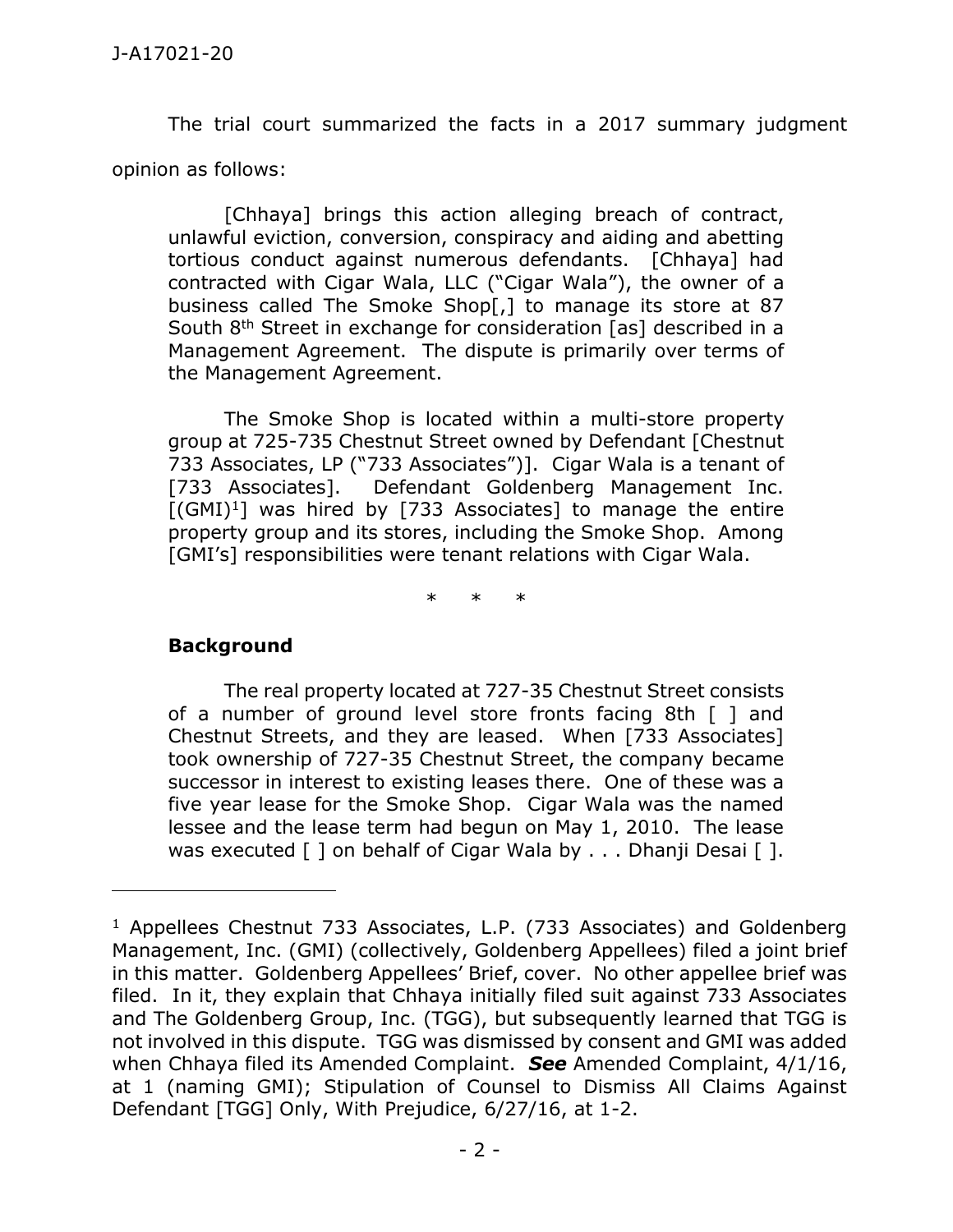When he signed this lease, Cigar Wala was owned by him. Later, [he] sold 50% of Cigar Wala to Kamal Patel ("Patel") and 25% to Malik Shah ("Shah").

In May 2012, Dhanji Desai ousted Shah and Patel from operating Cigar Wala and attempted to seize legal control of the Smoke Shop. Shah and Patel responded by filing suit against Dhanji Desai in a case captioned *Shah and Patel v. Desai, et. al.*, CP Phila 1207-2814. Dhanji Desai raised claims for breach of contract, breach of fiduciary duty, and conversion. In September 2012, Patel and Shah filed a petition for preliminary injunction against Dhanji Desai and on September 17, 2012, an Order signed by the late Honorable Albert J. Snite was entered by agreement of the parties, which read in part:

(2) Defendants [Dhanji Desai] shall not sell any interest in  $[Ciqar Wala]$  or the  $8<sup>th</sup>$  Street Smoke Shop located at 87 S. 8th Street, Philadelphia, Pa. 19106 during the pendency of the litigation without court approval.

On March 14, 2014, a nonjury Commerce Court trial took place before the Honorable Pamela Pryor Dembe. On June 18, 2014, Judge Dembe entered a finding in favor of Patel and Shah. In pertinent part, the Court found:

"Plaintiff Shah remains a 25% owner of [Cigar Wala] while Plaintiff Patel remains 50% owner of [Cigar Wala]. Plaintiffs are therefore entitled to entry into the business and to have full access to all accounts, books and records of the business."

Additional Defendant Dhanji Desai today continues to own 25% of [Cigar Wala].

## **Management Agreement**

On March 27, 2014, after trial in *Patel and Shah v. Desai*, but before Judge Dembe entered her findings, Cigar Wala entered into a written Management Agreement with [Chhaya]. The Management Agreement is a contract . . . with terms governing [Chhaya's] duty to provide managerial assistance to Cigar Wala in the operation of the Smoke Shop in exchange for consideration. Among the duties was management and operation of a state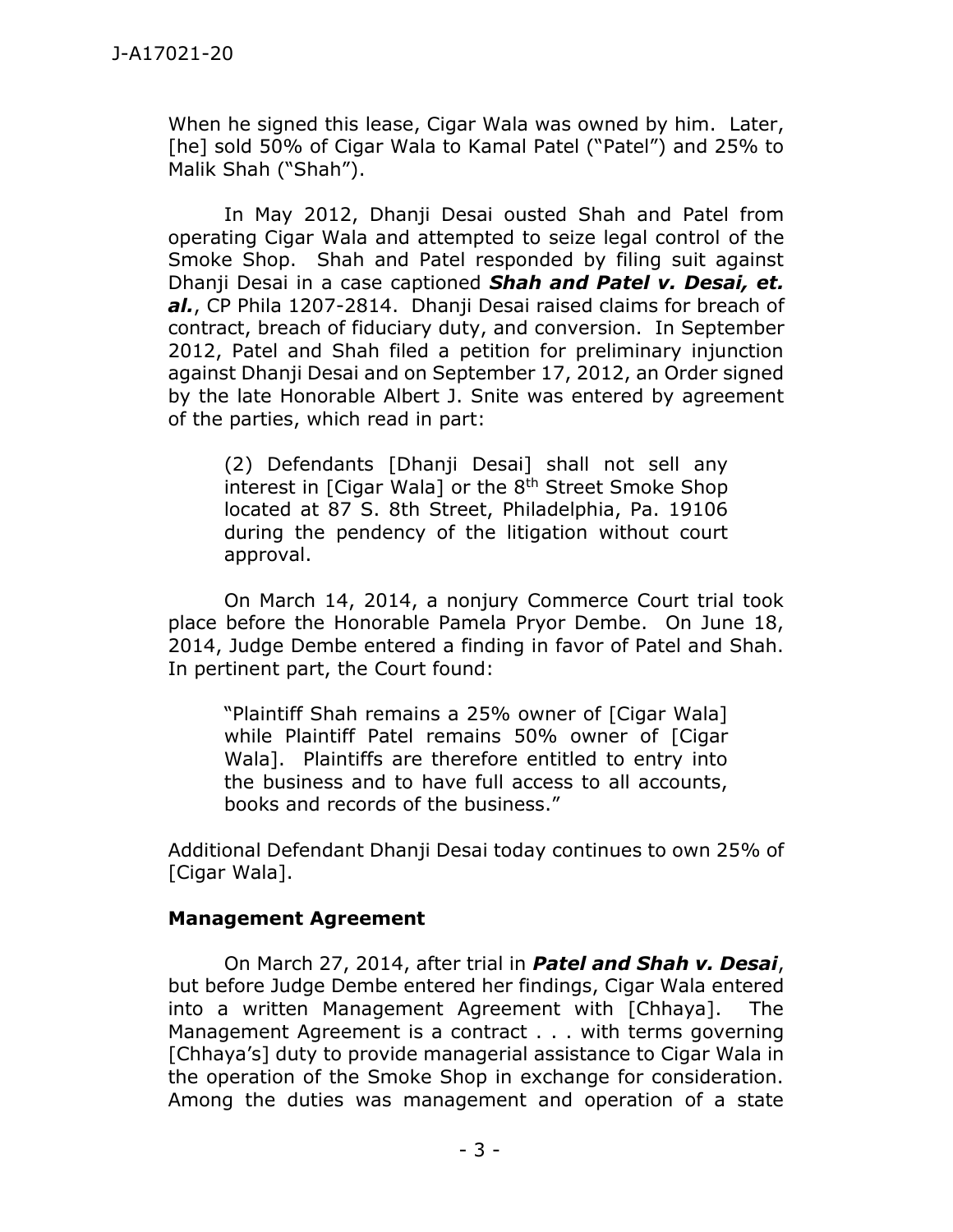lottery machine. Cigar Wala promised [Chhaya] all Smoke Shop monthly profits above the first \$3,000. The contract may be ambiguous, however. An example is the following at Section 4:

"ANNUAL COMPENSATION. In consideration for the services to be provided hereunder, MANAGER shall retain **all profits** of the Smoke Shop after paying OWNER \$3000.00 per month (herein after "Management Fee") no later than Monday of each month. MANAGER and OWNER shall equally split **all profits** in excess of \$100,000 each calendar year from the lottery only. MANAGER shall pay all expenses associated with the operation of the Smoke Shop including taxes, insurance, lottery liability, city, state and federal taxes." ([Emphasis] added).

Also potentially unclear is the contract's meaning for the phrase "all profits." Did the parties intend that all profits including from Lottery sales be included, or did they mean "all profits" as generated from store inventory?

Another potential ambiguity relates to the Management Agreement's use of the word "inventory" itself at Paragraph 10:

"OWNER AND MANAGER hereby agree that the inventory has been paid for in full by MANAGER and no balance exists to OWNER. Upon termination or completion of this contract, OWNER and MANAGER agree to perform an inventory at which time OWNER shall reimburse MANAGER the wholesale cost for the inventory on hand, [handwritten text] including dead inventory."

Without a schedule, at least in general terms, to explain what types of goods are meant by "inventory" or "dead inventory", a dispute seems to have taken place.

Dhanji Desai signed the Management Agreement on behalf of Cigar Wala as President. His authority to sign is challenged in this lawsuit by [Chhaya] whose owner[,] Nehal Desai[,] signed the Management Agreement. Cigar Wala has not joined Nehal Desai individually as an additional defendant and has not challenged Nehal's authority to bind Chhaya Management . . . .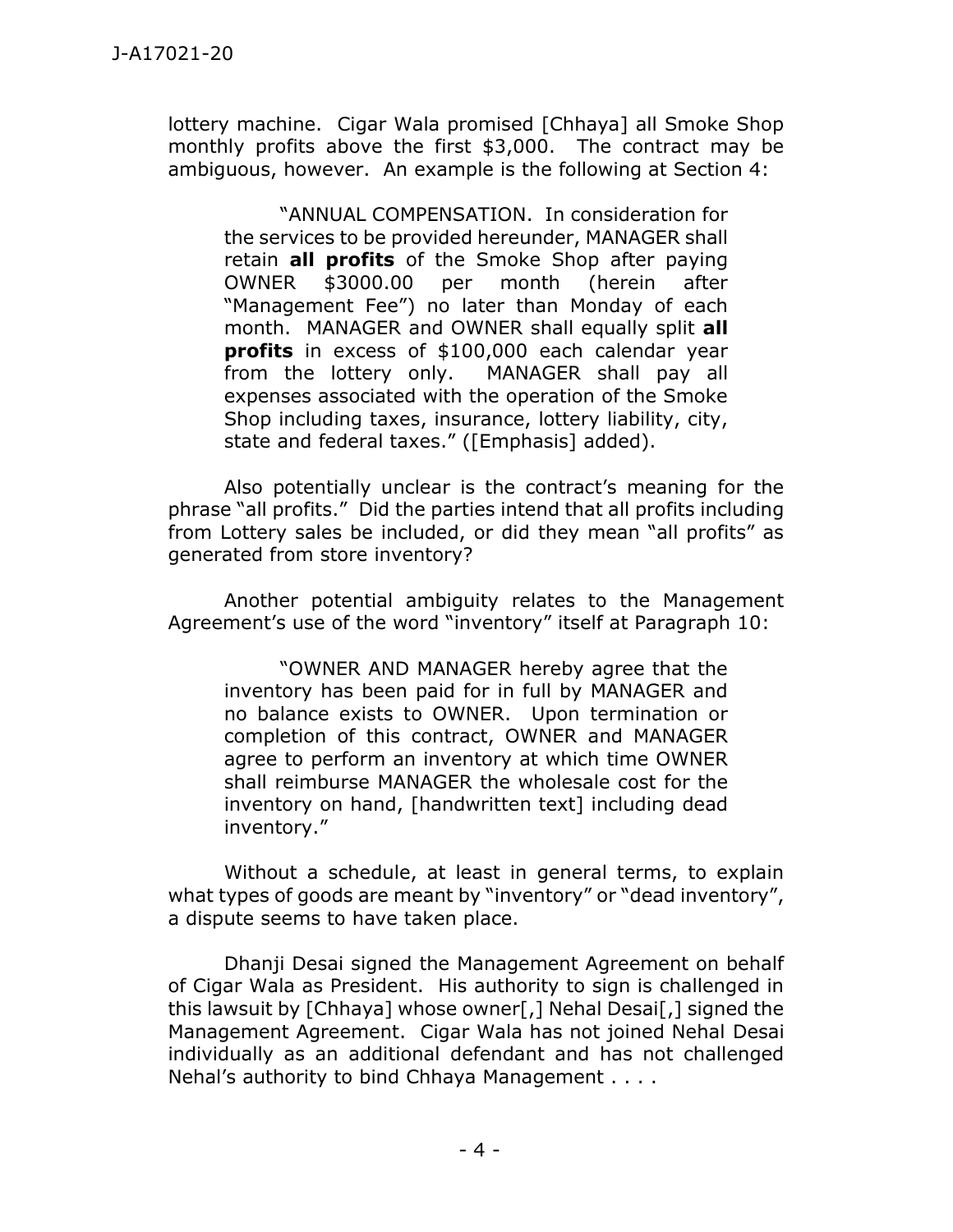## **Municipal Court Action**

In July 2014, defendants [733 Associates] and [GMI] filed a landlord/tenant complaint in Municipal Court against Cigar Wala. They alleged that Cigar Wala failed to pay rent for the Smoke Shop. (This lawsuit was filed before Judge Dembe had entered her order determining Cigar Wala's ownership). On September 8, 2014, a Municipal Court judge entered judgment in favor of [733 Associates] and [GMI], granting possession and money. Cigar Wala appealed on October 4, 2014 to Common Pleas Court, but before adjudication here, [733 Associates] learned that defendants Shah and Patel were in dispute with Dhanji Desai over ownership and control of Cigar Wala.

This was the problem decided by Judge Dembe in *Patel and Shah v. Desai et al.* After her final order, [733 Associates] and [GMI] began negotiating with Shah and Patel, who [ ] now owned and controlled Cigar Wala. Shah, Patel and [733 Associates] went on to execute a new five year lease for the Smoke Shop — with a five year option to renew. This new lease started on May 1, 2015 and the three parties also signed a "Separate Agreement" whose purpose was to end all remaining disputes between [733 Associates] and Cigar Wala under the previous Lease. At the time the Separate Agreement was signed, the Court of Common Pleas had not heard the *de novo* landlord-tenant appeal from the Municipal Court.

The Separate Agreement contained the following representations and warranties: Shah and Patel are the controlling members of Cigar Wala with Patel owning 50%, Shah owning 25%, and Dhanji Desai owning 25%. A term of the Separate Agreement states the signatures of Patel and Shah are sufficient to bind Cigar Wala to the new Lease with [733 Associates]. Dhanji Desai was not a signor of the Separate Agreement or the new Lease.

After execution of the new Lease and the Separate Agreement, the *de novo* appeal from the Municipal Court was discontinued by Patel and Shah on behalf of Cigar Wala. Then, on June 15, 2015, with the consent of [733 Associates] but not Dhanji Desai's, Cigar Wala assigned the new Lease to a new entity, defendant Cigar Wala News Stand, LLC ("Cigar Wala News Stand").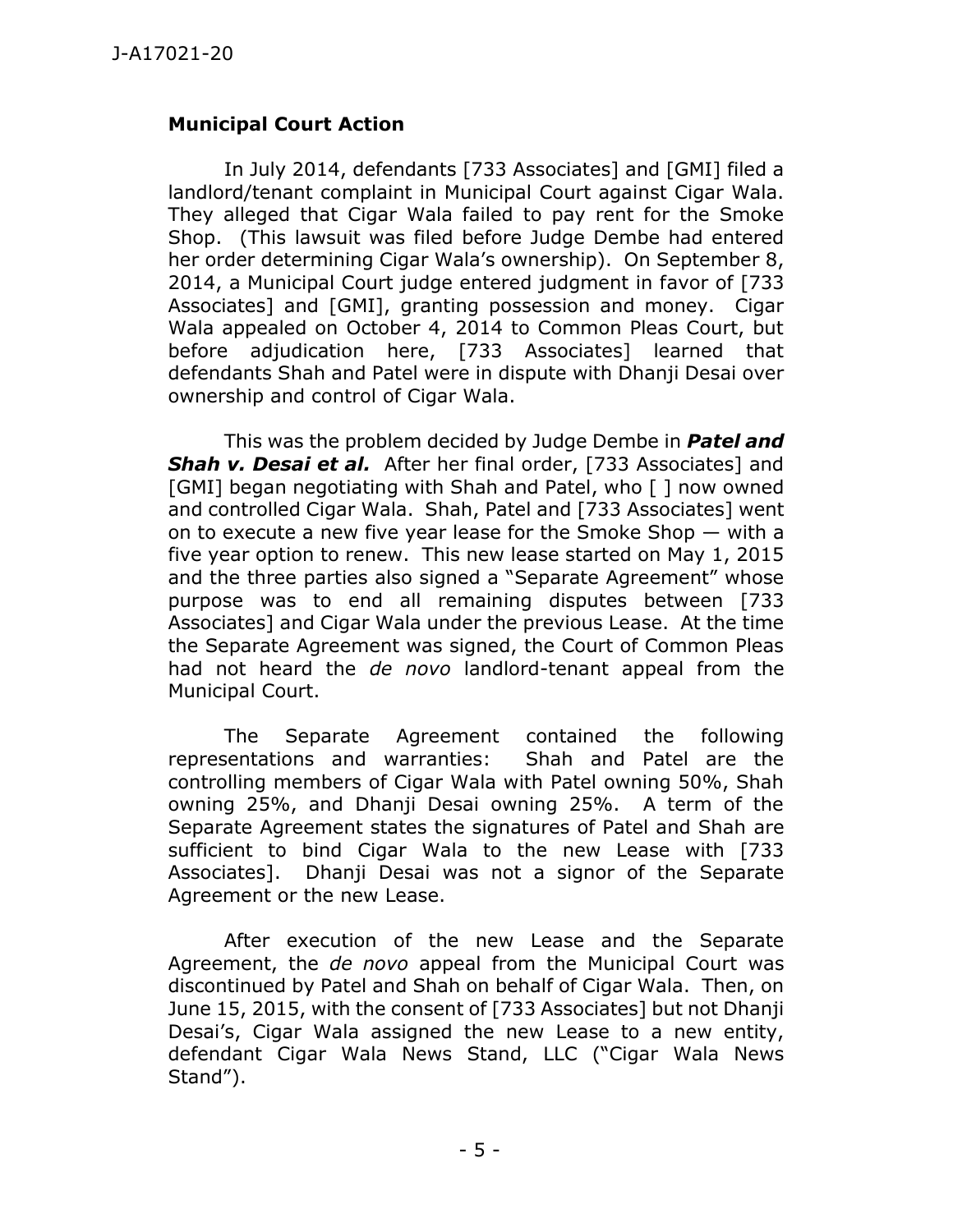## **Changing of the Locks**

On May 11, 2015, before the Lease assignment, Patel, Shah, and the representatives of [733 Associates] and [GMI] went to the Smoke Shop and authorized a locksmith to change the store's door locks. Dhanji Desai was present at the time. The effect was to lock-out Dhanji Desai, throw him out of the Smoke Shop and discontinue his ability to operate the Smoke Shop and its lottery machine.

When this lock-out occurred, both Patel and Shah were beginning to negotiate a new management agreement with [Chhaya,] who ultimately declined and works today under the original Management Agreement dated March 27, 2014. While negotiating, Patel and Shah may have [reached an agreement] relating to inventory accounting under Paragraph 10 of the Management Agreement but in any event, there remains no agreement between [Chhaya] and Cigar Wala on inventory value.

When the May 11, 2015 lock-change happened, a [Chhaya] representative, apparently not Nehal Desai himself, allegedly removed a few cigarette cartons from the store without Dhanji Desai's permission. Patel, Shah, [733 Associates] and [GMI] later hired a professional appraisal service which has allegedly valued the Smoke Shop's inventory as of May 12, 2015.

## **Procedural History**

On June 4, 2015, [Chhaya] filed this Complaint which included an action for injunctive relief[, against Cigar Wala, LLC; Cigar Wala News Stand; 733 Associates; The Goldenberg Group, Inc. (TGG); TGG was dismissed by consent and Goldenberg Management, Inc. (GMI) was substituted; *see* n. 1]. [Chhaya] also claimed legal actions for breach of contract, unlawful eviction, conversion, civil conspiracy and aiding and abetting tortious conduct. [Chhaya] later filed a separate petition for temporary restraining order and preliminary injunction.

On June 19, 2015, the petition for temporary restraining order and preliminary injunction was denied. In July, 2016 default judgments were entered against Cigar Wala defendants but these judgments were later reopened. On March 16, 2016, [Chhaya] was permitted to join Dhanji Desai as an additional defendant; an Amended Complaint was filed.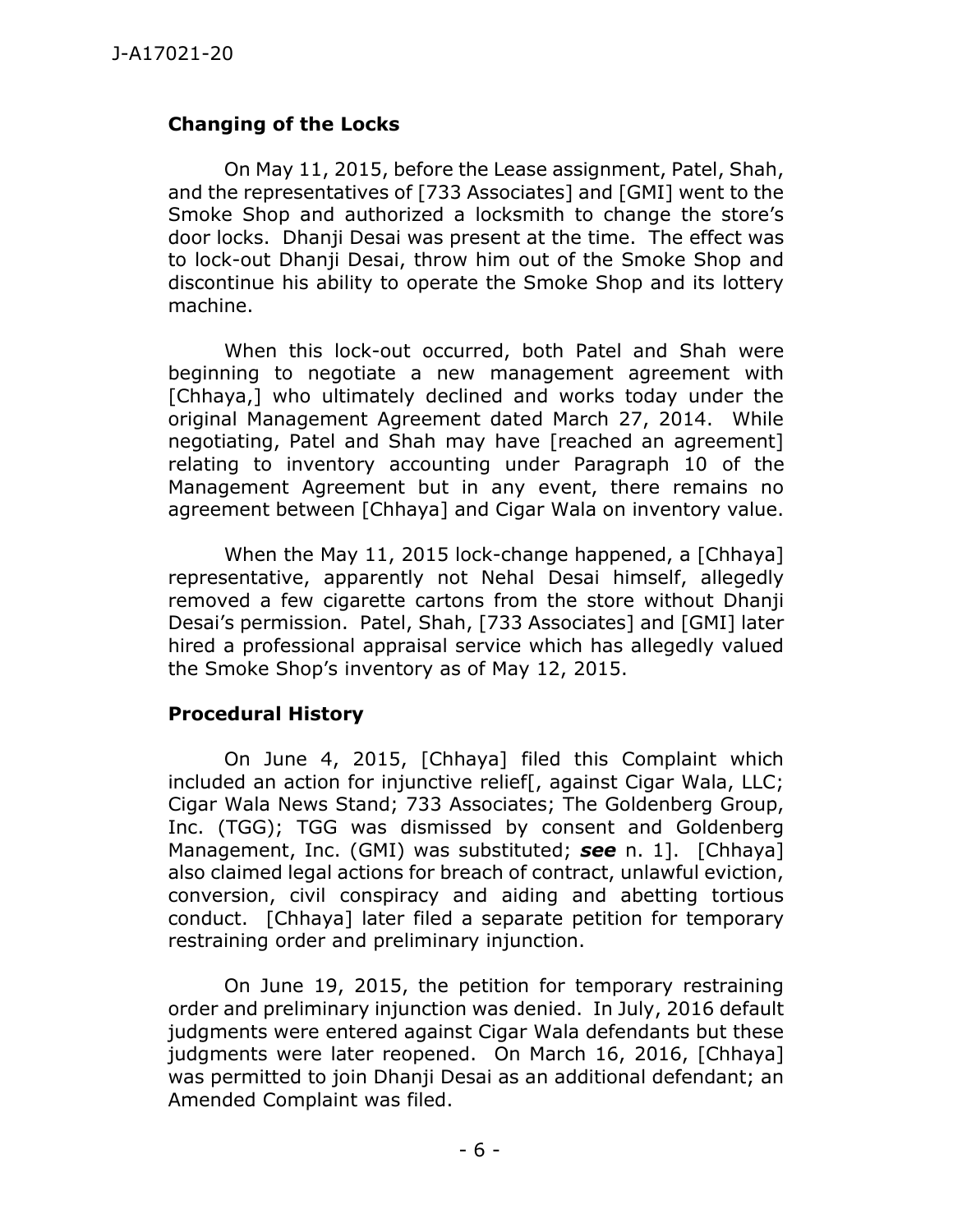Trial Ct. Op., 5/25/17, at 1-7 (trial court footnotes and references to the record omitted; footnote added).

The following relevant facts are from the trial court's opinion on appeal:

The Commerce Court of Philadelphia has been engaged since 2012 in adjudicating a series of contentious business disputes over a small tobacco store near 8th and Chestnut [Streets] in Philadelphia called the Chestnut Smoke Shop. This is the second time a judgment has been entered by the Commerce Court involving this store.

[Chhaya] is now appealing an award in its favor following a breach of contract by [Appellee Cigar Wala]. [Chhaya] claims we erred in deciding [its] summary judgment motion by applying the gist of the action doctrine and dismissing its tort claims. Our reasons are explained in detail in an Order and memorandum Opinion dated May 25, 2017 . . . .

Following a bench trial, we found . . . Cigar Wala liable for breaching the terms of its Management Agreement with . . . [Chhaya. Chhaya], however, did not produce evidence to pierce the corporate veil of [Appellees Shah and Patel] . . . who are the majority owners of Cigar Wala. This is not because fraudulent conduct was absent within Cigar Wala, but because neither [ ] Shah nor [ ] Patel was involved. The sole fraudulent individual owner of Cigar Wala is former additional defendant Dhanji Desai, but [Chhaya's] complaints did not name him as a party.

[Chhaya] is also appealing our decision to dismiss defendants [GMI] and 733 Associates, the corporate landlord of the Chestnut Smoke Shop. [GMI] was not a party to the Management Agreement at the heart of this case . . . .

An arithmetical error in our calculation of the amount of damages needs to be corrected. We are requesting a remand to enter an amended judgment or alternatively, we are requesting the Court enter a final judgment with the correct amount.

## **Facts**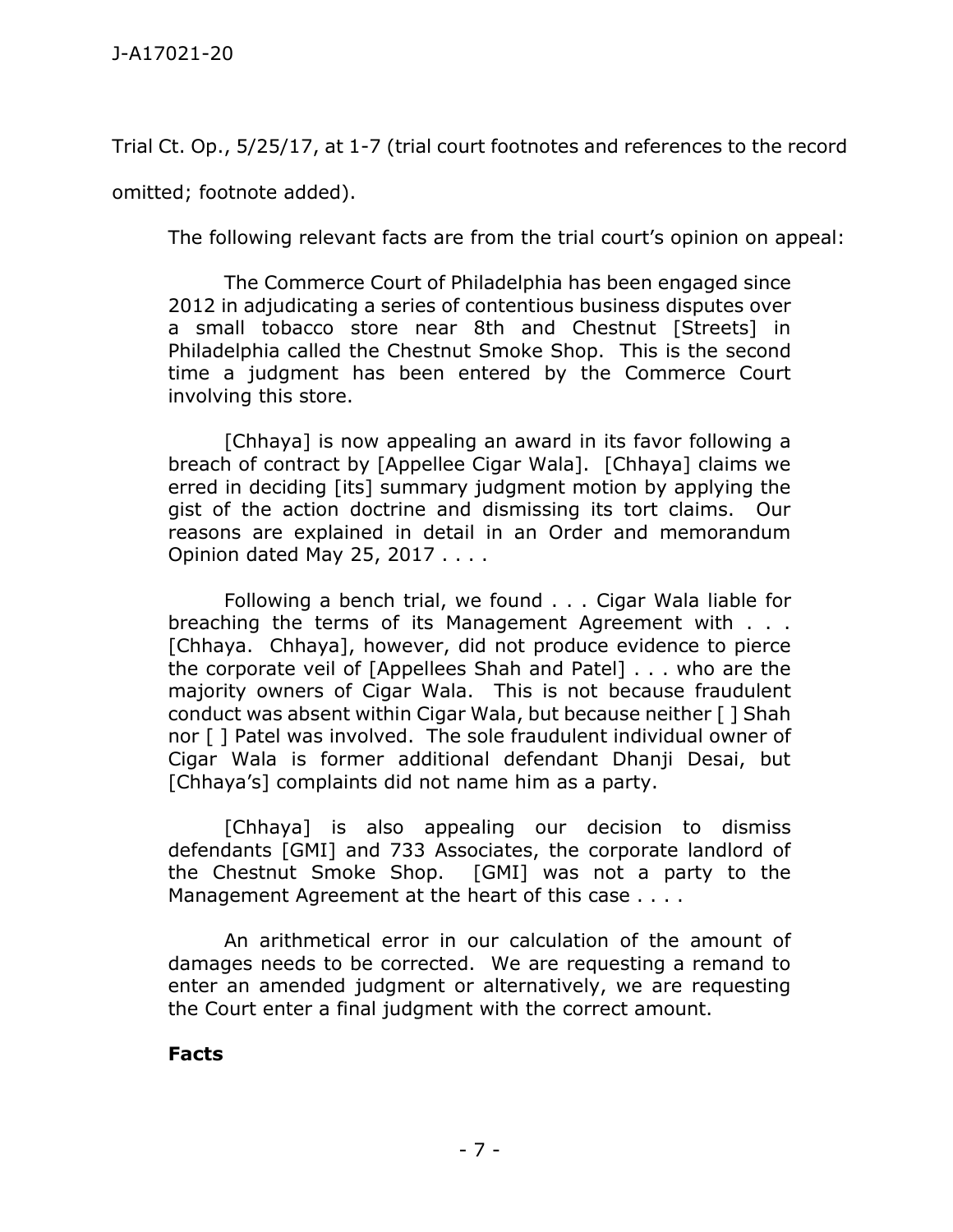In 2014, the Honorable Pamela Pryor Dembe of this Commerce Court was assigned an ownership dispute concerning Cigar Wala. The case was captioned *Kamal Patel and Maulik Shah v. Desai Dhanji and Akash Investment, LLC* (Phila. No. 120702814). On June 18, 2014, Judge Dembe entered declaratory judgment awarding Kamal Patel 50% ownership of Cigar Wala, 25% to [ ] Shah and 25% to Dhanji Desai.

Several weeks before this Judgment, Dhanji Desai had, on his own, signed the Management Agreement binding Cigar Wala to a contract with [Chhaya]. This Management Agreement gave [Chhaya's] owner, Nehal Desai, broad authority and responsibility to operate the Chestnut Smoke Shop for five years. The contract contains many terms including how compensation is to be paid to [Chhaya] by Cigar Wala and instructions on how to calculate damages in the event of breach. We found Dhanji Desai had apparent authority to bind the Cigar Wala corporation at the time the Management Agreement was executed.

Within a year, Cigar Wala terminated the Management Agreement for reasons explained in detail  $\lceil \cdot \rceil$  at Exhibit A. Our Findings and Conclusions also explain why Dhanji Desai had apparent authority to bind Cigar Wala.

[Chhaya's] evidence proved Cigar Wala's termination of the Management Agreement with [Chhaya] was a breach of contract. Evidence also showed that Dhanji Desai had misappropriated Chestnut Smoke Shop revenues without the knowledge of either [ ] Shah, [ ] Patel or [Chhaya's] Nehal Desai. Much of the skimmed money was cash from Pennsylvania State Lottery sales but Dhanji Desai also mishandled cash proceeds from the sale of tobacco and candy products. Ultimately, Dhanji Desai's fraud caused Cigar Wala to fall behind in rent and landlord [GMI] filed an eviction action in Philadelphia's Municipal Court in July 2014.

Unfortunately for them, [ ] Shah and [ ] Patel discovered the extent of Dhanji Desai's fraud only after Judge Dembe's decision awarding them majority ownership of Cigar Wala. Not only was Cigar Wala behind on rent but it had also defaulted on monies owed to the Pennsylvania Lottery.

We found both defaults were due to the sole malfeasance of Dhanji Desai.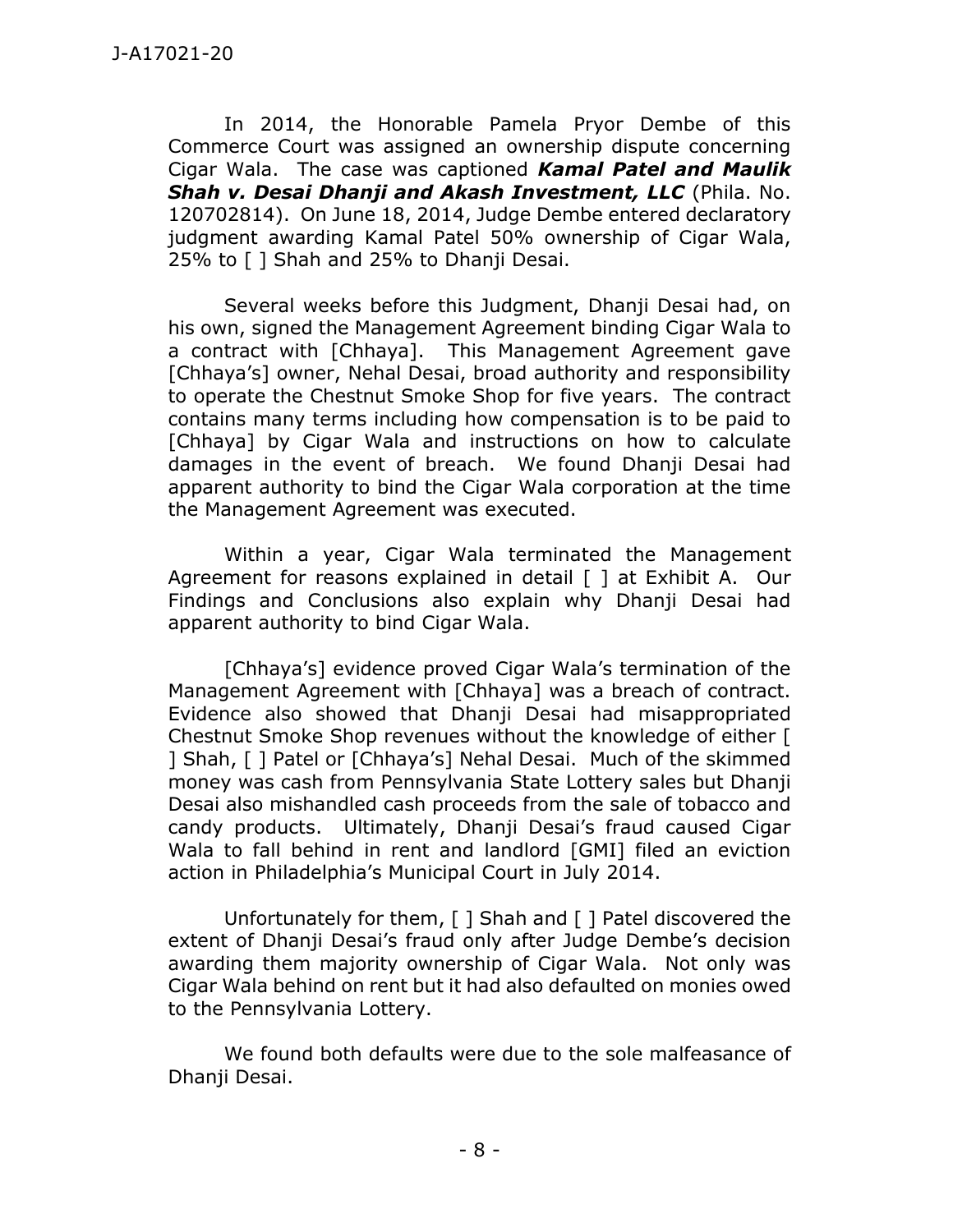For the next year through the middle of 2015, [ ] Shah and [ ] Patel tried to restore good standing with [GMI] and the Pennsylvania Lottery but were unable to regain actual day to day control of the store or its finances. Through May 2015, [Chhaya] was operating the store under Dhanii Desai's sole supervision. Eventually, [ ] Shah and [ ] Patel exercised their legal majority control of Cigar Wala to settle [GMI's] eviction action. They achieved this by paying off the back rent through a new company they formed called Cigar Wala New[s] Stand, LLC ("Cigar Wala New[s] Stand"). Defendant Cigar Wala News Stand signed a new lease with [GMI] for the 8th [Street] and Chestnut [Street] store. In addition to restoring the Chestnut Smoke Shop's good standing with [GMI], Cigar Wala News Stand cured the default with the Pennsylvania State lottery, doing so through new capital investment from its owners.

This process was not seamless because the changeover included Cigar Wala's breach of its Management Agreement with [Chhaya]. This took place on May 11, 2015 when [ ] Shah and [ ] Patel entered the store with a representative of [GMI] and demanded that Nehal Desai relinquish his operation of the store and summarily vacate the premises. The store's door lock was changed and Nehal Desai left the store after loading his car with some of the store's tobacco and candy inventory. Over the next several days, [ ] Shah, [ ] Patel and [GMI] completed paperwork executing a new lease with Cigar Wala News Stand, and the Chestnut Smoke Shop has been operating under its new management ever since.

[Chhaya] filed this lawsuit demanding lost profits and the balance of inventory value. Its contractual claim was that its Management Agreement with Cigar Wala had been improperly terminated. At summary judgment, landlord defendant [GMI] was dismissed because [it] was not a party to the Management Agreement.

In pleadings filed by defendants' former attorney . . . Dhanji Desai was brought into the case on fraud claims through joinder complaint. But in pretrial proceedings shortly before trial, defendants, now appearing *pro se*, withdrew all actions against Dhanji Desai. He was dismissed from the case before trial began.

## **Relevant Procedural History**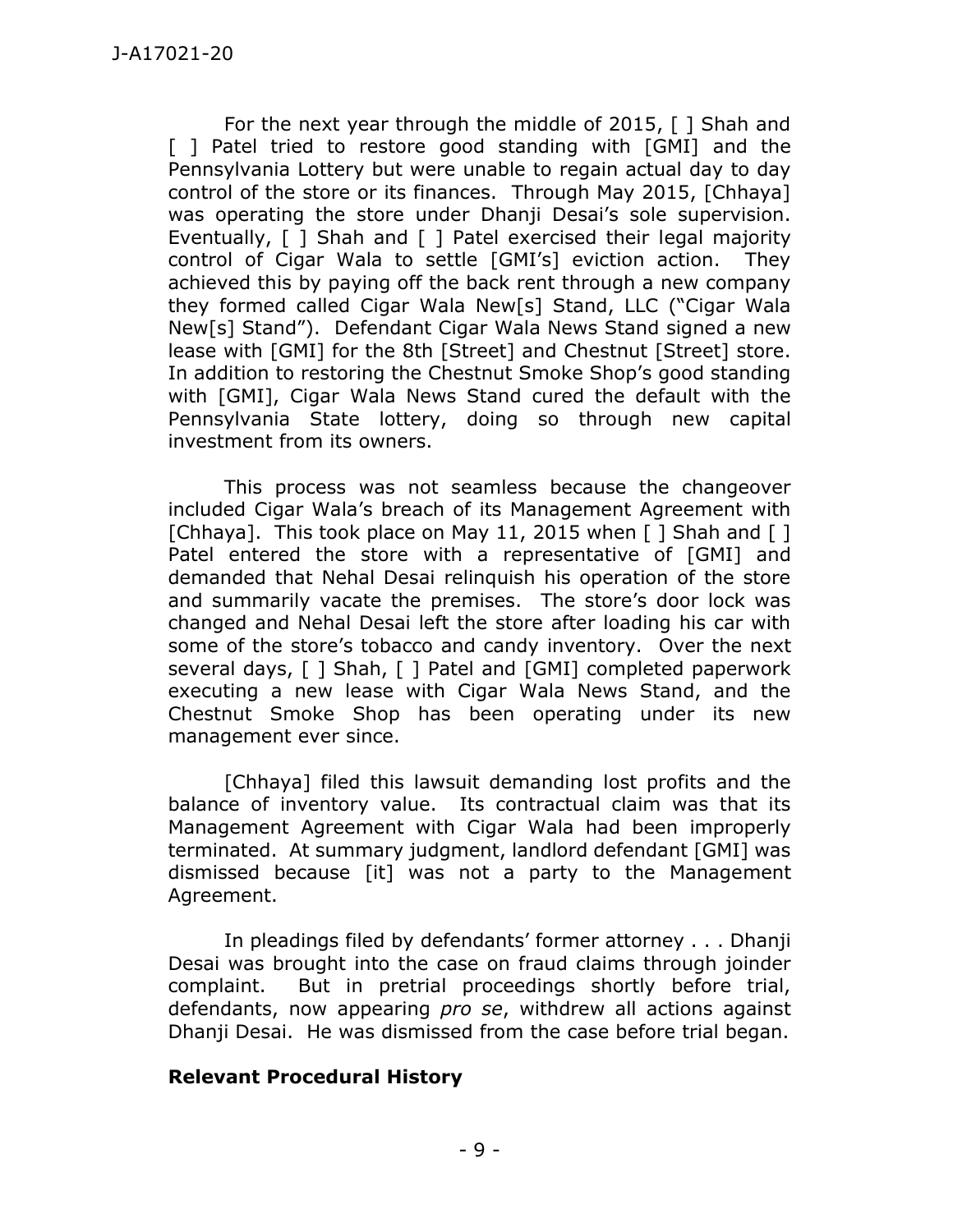[Chhaya's] original complaint averred the following: Count I, injunctive relief; Count II, breach of contract; Count III, unlawful eviction; Count IV, conversion; Count V, civil conspiracy; Count VI, aiding and abetting tortious conduct.

By stipulation on March 16, 2016, [Chhaya] filed an amended complaint to remove [TGG], and substitute [GMI]. Thereafter, all defendants filed answers.

On May 6, 2016, [GMI] filed a summary judgment motion which was followed a month later on June 10, 2016 by defendants' joinder complaint against Dhanji Desai. Service of process was successful but Dhanji Desai never filed an answer. Defendants never moved for default judgment and Dhanji Desai remained in the case until he was discontinued shortly before trial.

On July 22, 2016, [Chhaya] filed a summary judgment motion against defendants Cigar Wala, Cigar Wala News Stand, [ ] Shah and [ ] Patel. Cigar Wala, Cigar Wala News Stand, [Shah] and [ ] Patel filed summary judgment motions of their own against [Chhaya].

At summary judgment, we dismissed [Chhaya's] actions against [GMI] and its subsidiary [733 Associates]. We also dismissed [Chhaya's] tort actions against all the remaining defendants. Trial was permitted on contractual breach of the Management Agreement.

At pretrial conference in which all remaining defendants were unrepresented, a bench trial was scheduled.

A first bench trial resulted in a mistrial on August 16, 2018. A second bench trial took place on November 5, 2018 and November 6, 2018.

Findings of Fact and Conclusions of Law were entered on December 10, 2018 in favor of [Chhaya] and against Cigar Wala in the amount of \$667,116. There was no finding of liability against [ ] Shah, [ ] Patel, or Cigar Wala News Stand.

After trial, [Chhaya] filed motions for post-trial relief on December 17, 2018. [Chhaya] filed a Notice of Appeal on January 9, 2019 which was docketed at 259 EDA 201[9]. The appeal was quashed with leave for [Chhaya] to file a new notice of appeal after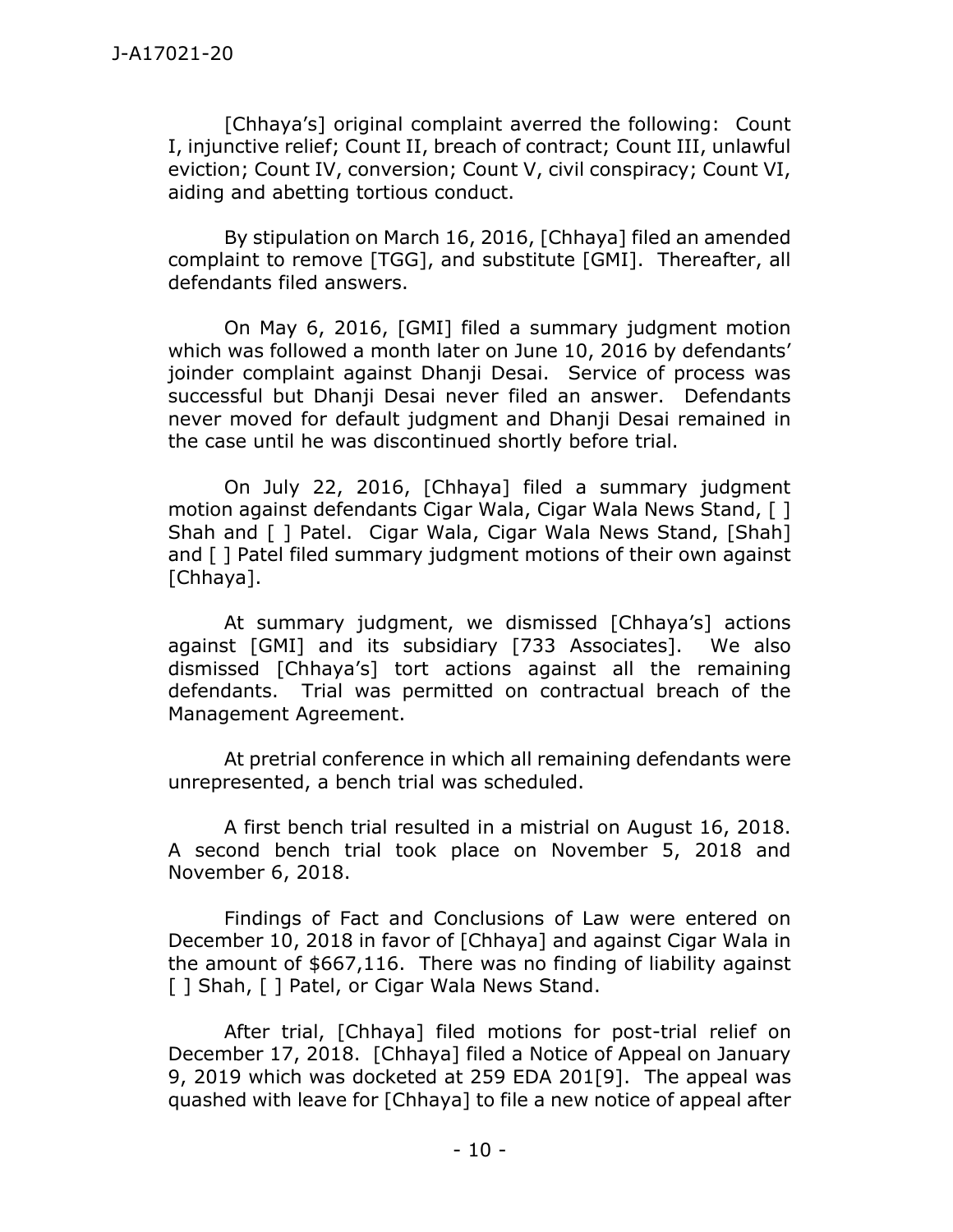entry of judgment. This court denied post-trial motions without an opinion and entered judgment on April 1, 2019.

Trial Ct. Op., 1/27/20, at 1-6 (footnotes and references to the record omitted).

The trial court did not order a statement per Pa.R.A.P. 1925(b), as Chhaya

detailed its claims in its notice of appeal.

Chhaya raises the following issues on appeal:

1. Did the Trial Court err when it granted summary judgment and dismissed all the claims against defendants [733 Associates] and [GMI] when it: (1) disregarded an affidavit which created a genuine issue of material fact regarding whether [Chhaya] enjoyed a possessory right to occupy the Chestnut Street Smoke Shop; and (2) determined that [Chhaya's] conversion claim failed solely because defendants [733 Associates] and [GMI] never "[owned] the Smoke Shop's inventory" and therefore could not have converted it?

2. Did the Trial Court err when it granted summary judgment, in part, in favor of defendants [Cigar Wala], Cigar Wala News Stand, [ ] Shah, and [ ] Patel and dismissed [Chhaya's] causes of action for unlawful eviction, conversion, conspiracy, and aiding and abetting on the basis of being barred by the gist of the action doctrine when: (1) the Trial Court improperly raised the gist of the action *sua sponte* and (2) the Trial Court's rationale for applying the gist of the action doctrine was contradicted by defendants' challenge as to the validity of a Management Agreement?

3. Did the Trial Court err when it declined to pierce the corporate veil of [Cigar Wala] and find defendants Cigar Wala News Stand, [ ] Shah, and [ ] Patel liable as alter-egos, or individually when: (1) the record supported that [Cigar Wala] was undercapitalized and was non-operational; (2) the cause of the breach of contract was based on the actions of the individual defendants; and (3) when Cigar Wala News Stand [ ] was substantially a continuance of [Cigar Wala]?

4. Did the Trial Court err when it mistakenly failed to award \$59,947.92 for outstanding inventory owed to [Chhaya] and failed to award pre-judgment interest on the breach of contract claim?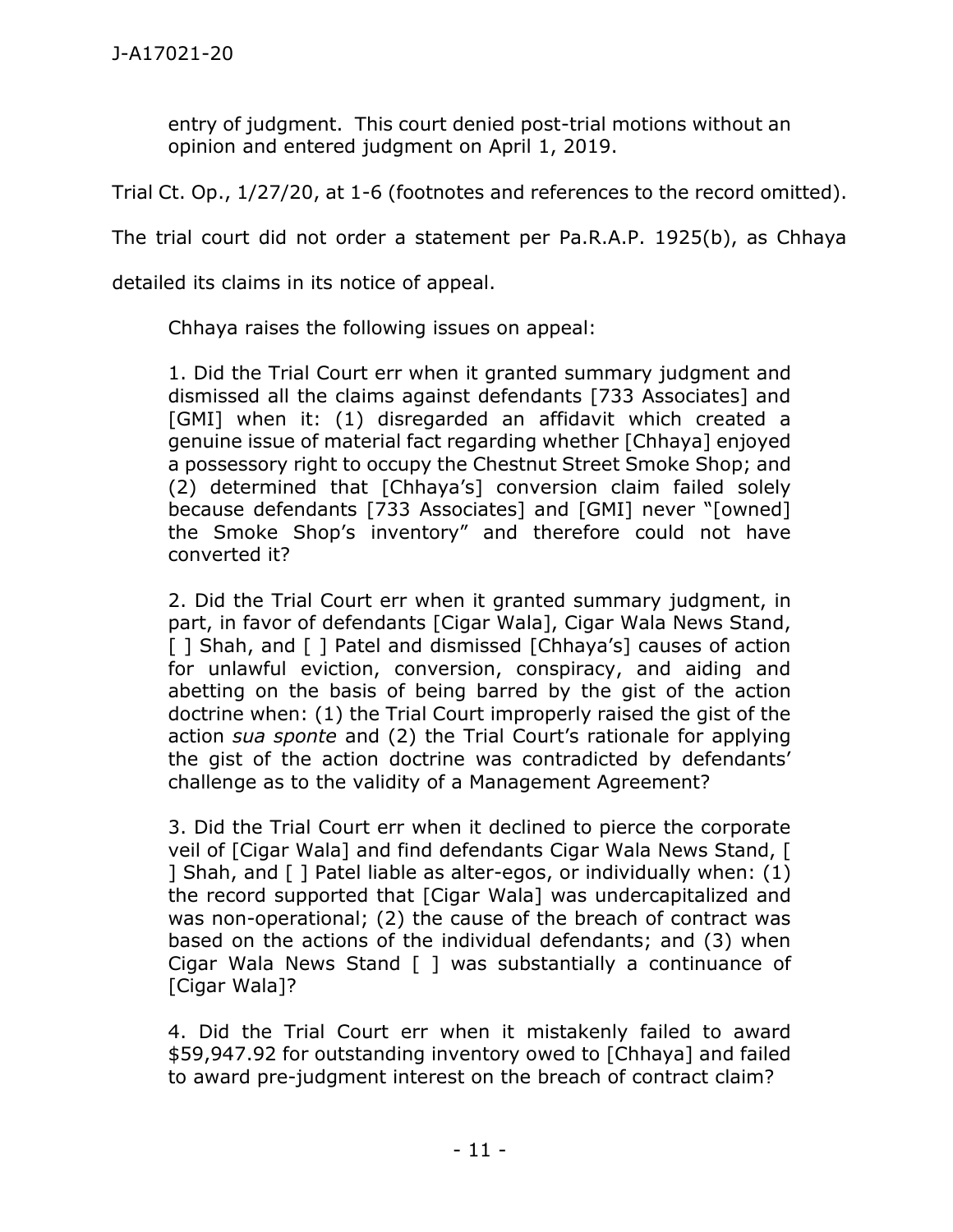Chhaya's Brief at 6-7.

Initially, we note that the trial court has recognized that remand is appropriate for correction of an arithmetical error. Trial Ct. Op., 1/27/20, at 8. This renders the "failure to award" portion of Chhaya's fourth question moot, as the trial court would add the contested amount to its award on remand. All that remains of that question is the issue of pre-judgment interest. We analyze each of Chhaya's claims *seriatim*.

Chhaya argues that the trial court erred in determining that the Goldenberg Appellees<sup>2</sup> could not have unlawfully evicted Chhaya or converted its property because Chhaya did not enjoy a possessory interest in the shop and the Goldenberg Appellees never actually owned shop inventory. Chhaya's Brief at 36-38. Chhaya says that its affidavit of Dhanji Desai provided that Chhaya enjoyed a right of possession to the shop, and the Goldenberg Appellees may have been involved in the lockout. *Id.* On this basis, Chhaya claims that summary judgment was improper.

Goldenberg Appellees argue that Chhaya was a mere contractor, and any right of occupation it had was incidental to its duties under the Management Agreement. Goldenberg Appellees' Brief at 19-21. As Chhaya had no interest in the leasehold itself, the trial court properly granted summary judgment. *Id.* One who has no tenancy cannot be evicted, and one who has no right of

 $\overline{a}$ 

<sup>2</sup> GMI and 733 Associates.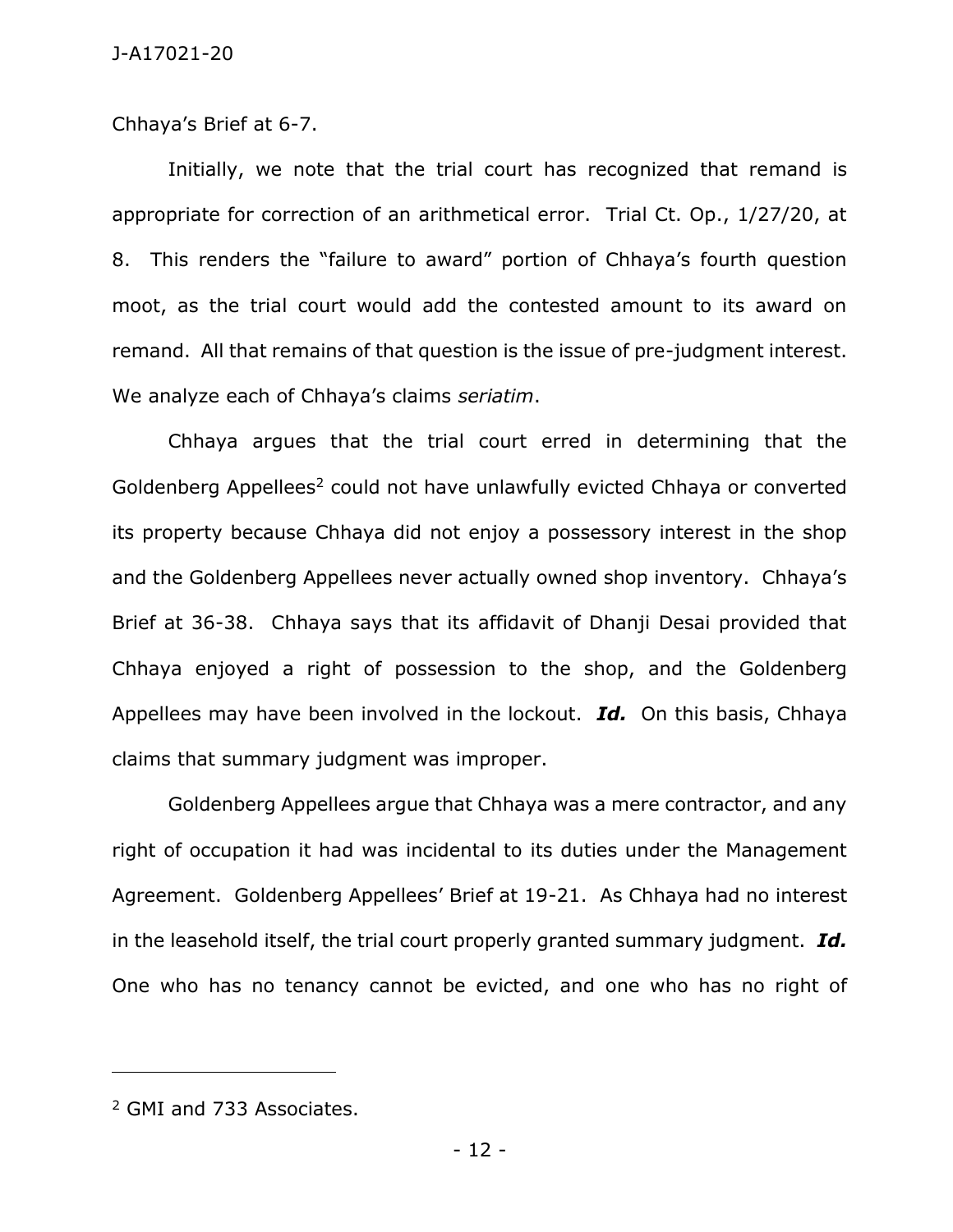dominion or control over an object cannot suffer conversion by its loss. *Id.* at 21-23. Because the necessary relationship was not established, Goldenberg Appellees cannot have committed a tortious act under these theories, and thus accusations of "conspiracy" and "aiding and abetting" in the commission of torts cannot prevail. *Id.* at 23-24.

The trial court concludes that Chhaya was not a tenant and therefore its removal could not have been an unlawful eviction. Trial Ct. Op., 1/27/20, at 7. Further, Chhaya did not prove that any property was taken other than inventory governed by the Management Agreement. *Id.* at 8. Thus, the gist of the action doctrine applies and the analysis must be for breach rather than conversion. *Id.*

Chhaya challenges decisions made at summary judgment and after the bench trial.

The question of whether summary judgment is warranted is one of law, and thus our standard of review is *de novo* and our scope of review is plenary. Summary judgment may be entered only where the record demonstrates that there remain no genuine issues of material fact, and it is apparent that the moving party is entitled to judgment as a matter of law.

## *City of Philadelphia v. Cumberland County Bd. of Assessment Appeals*,

81 A.3d 24, 44 (Pa. 2013) (citation omitted).

Our review in a non-jury case is limited to whether the findings of the trial court are supported by competent evidence and whether the trial court committed error in the application of law . . . . We must grant the court's findings of fact the same weight and effect as the verdict of a jury and, accordingly, may disturb the non-jury verdict only if the court's findings are unsupported by competent evidence or the court committed legal error that affected the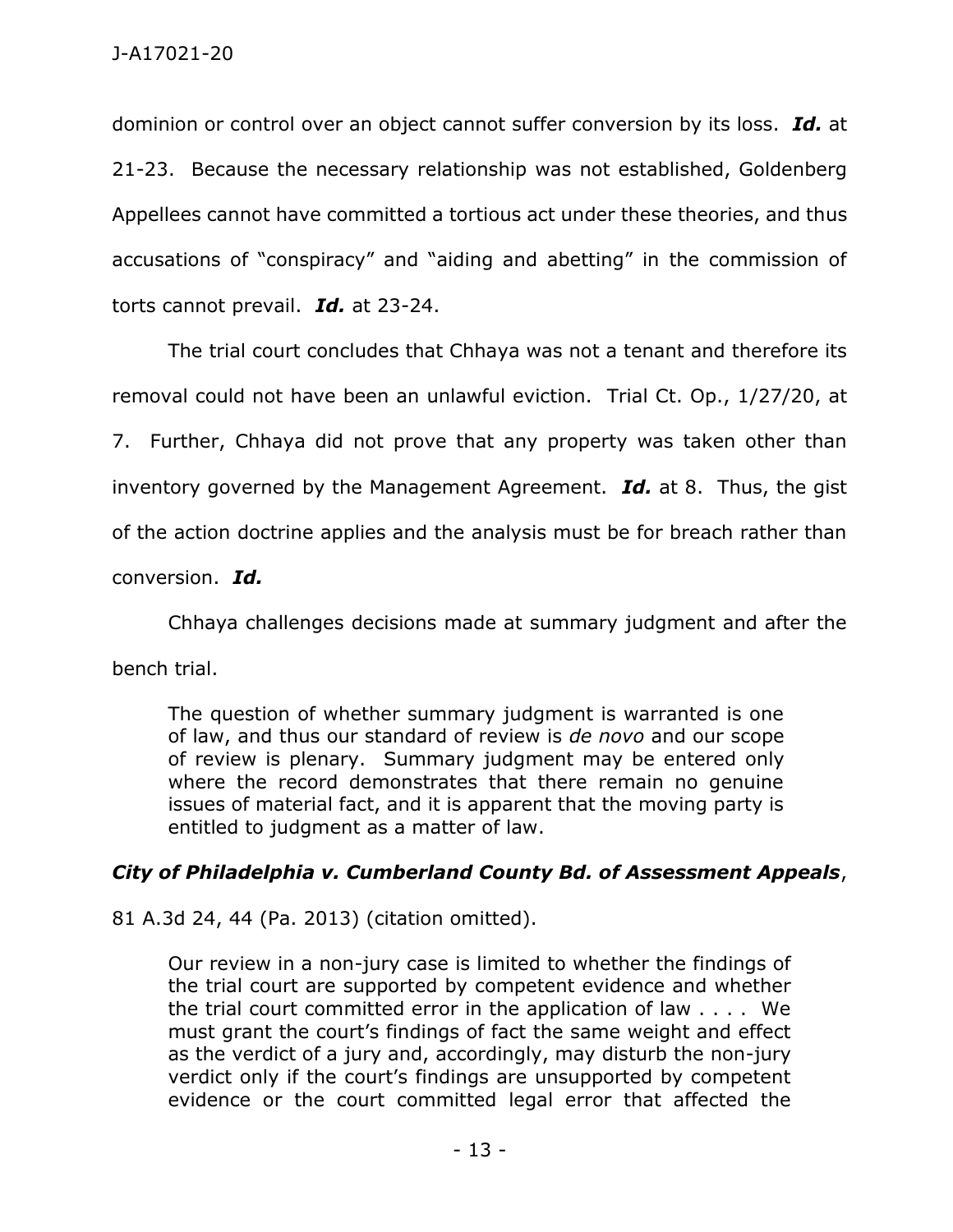outcome of the trial . . . . It is not the role of an appellate court to pass on the credibility of witnesses; hence we will not substitute our judgment for that of the factfinder. Thus, the test we apply is not whether we would have reached the same result on the evidence presented, but rather, after due consideration of the evidence which the trial court found credible, whether the trial court could have reasonably reached its conclusion.

*Hollock v. Erie Insurance Exchange*, 842 A.2d 409, 413–14 (Pa. Super.

2004) (*en banc*) (quotation marks and citations omitted).

Chhaya's summary judgment arguments pertain to its claims of conversion and wrongful eviction. The trial court concluded that Chhaya was not a tenant and therefore could not be evicted; likewise, because Chhaya did not establish a possessory interest in any property that was arguably converted except inventory that would be covered by the Management Agreement. The trial court also reasoned that the gist of the action doctrine barred Chhaya's tort claims.

The gist of the action doctrine acts to foreclose tort claims 1) arising solely from the contractual relationship between the parties; 2) when the alleged duties breached were grounded in the contract itself; 3) where any liability stems from the contract; and 4) when the tort claim essentially duplicates the breach of contract claim or where the success of the tort claim is dependent on the success of the breach of contract claim.

*Reardon v. Allegheny College*, 926 A.2d 477, 486 (Pa. Super. 2007). The primary distinction is that breach of contract claims arise from duties that the parties have imposed on themselves by mutual consensus pursuant to their agreement, whereas torts arise from breaches of duties imposed by law as a matter of policy. *Id.* at 486-87. "When a plaintiff alleges that the defendant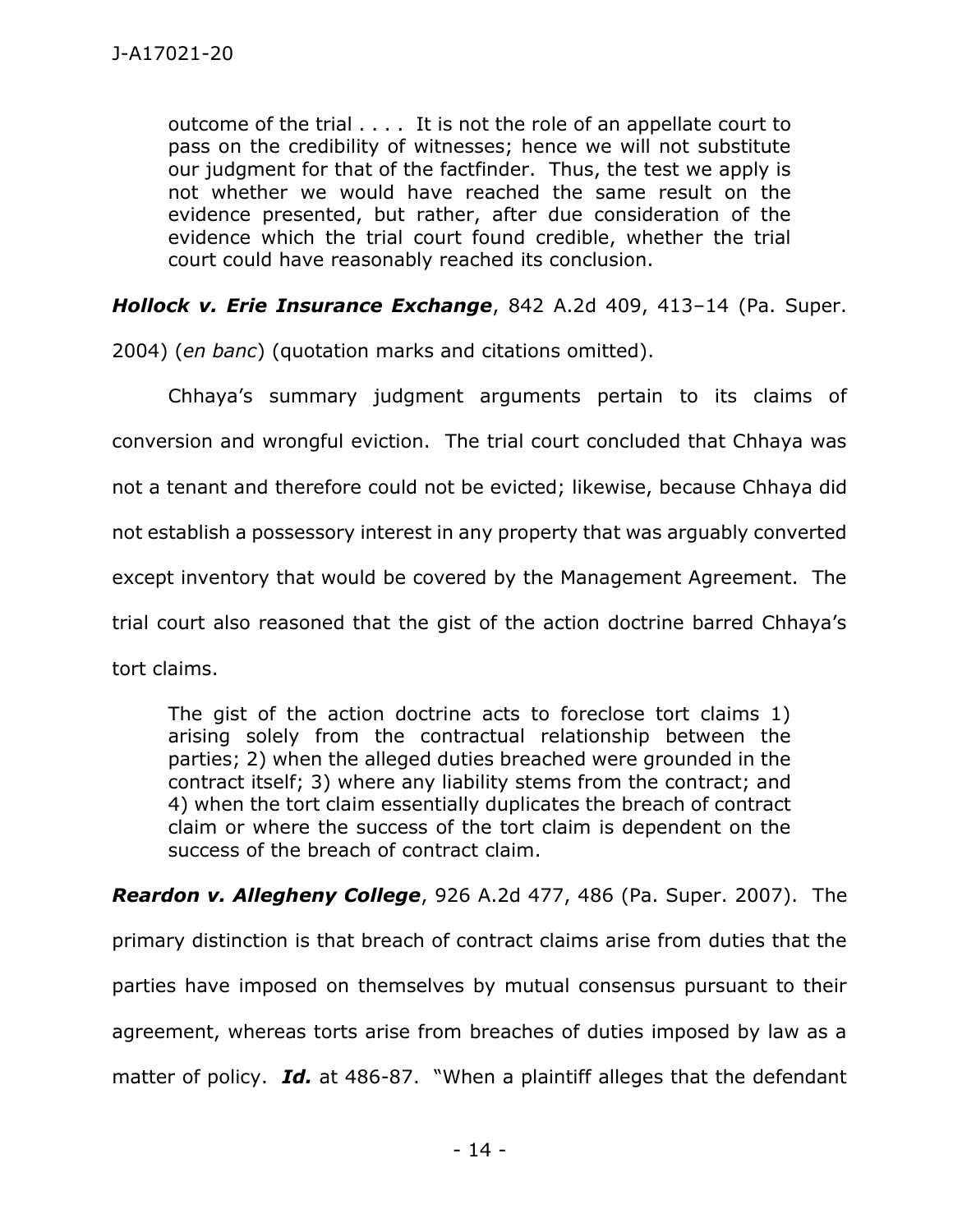committed a tort in the course of carrying out a contractual agreement, Pennsylvania courts examine the claim and determine whether the 'gist' or gravamen of it sounds in contract or tort." *Freestone v. New Eng. Log Homes, Inc.*, 819 A.2d 550, 554 (Pa. Super. 2003) (citation omitted). "The test is not limited to discrete instances of conduct; rather, the test is, by its own terms, concerned with the nature of the action as a whole." *Id.* (citation omitted).

An eviction is an act by a landlord or a third person that interferes with a tenant's possessory right to the demised premises. *See Oakford v. Nixon*, 177 Pa. 76, 81, 35 A. 588, 589 (1896). *See also* 49 Am.Jur.2d Landlord and Tenant § 300 (1970). If that act is wrongful, the tenant may sue for damages in trespass or assumpsit. *See Kelly v. Miller*, 249 Pa. 314, 316–17, 94 A. 1055, 1056–57 (1915) ("[T]here is an implied covenant for the quiet enjoyment of the demised premises, and it is settled in this State that any wrongful act of the landlord which results in an interference of the tenant's possession, in whole or in part, is an eviction for which the landlord is liable in damages to the tenant.").

*Kuriger v. Cramer*, 498 A.2d 1331, 1338 (Pa. Super. 1985). Without a possessory right, there can be no eviction, wrongful or otherwise. Chhaya does not allege that it ever entered into a lease; rather, its theory is that it had a right to occupy the space under the Management Agreement, and that it was an authorized assignee of Cigar Wala's rights under its lease. It argues that the affidavit of Dhanji Desai supports its claim and that therefore summary judgment was inappropriate.

The Desai Affidavit substantially amounts to Dhanji Desai's opinion as to the proper interpretation of the Management Agreement. Chhaya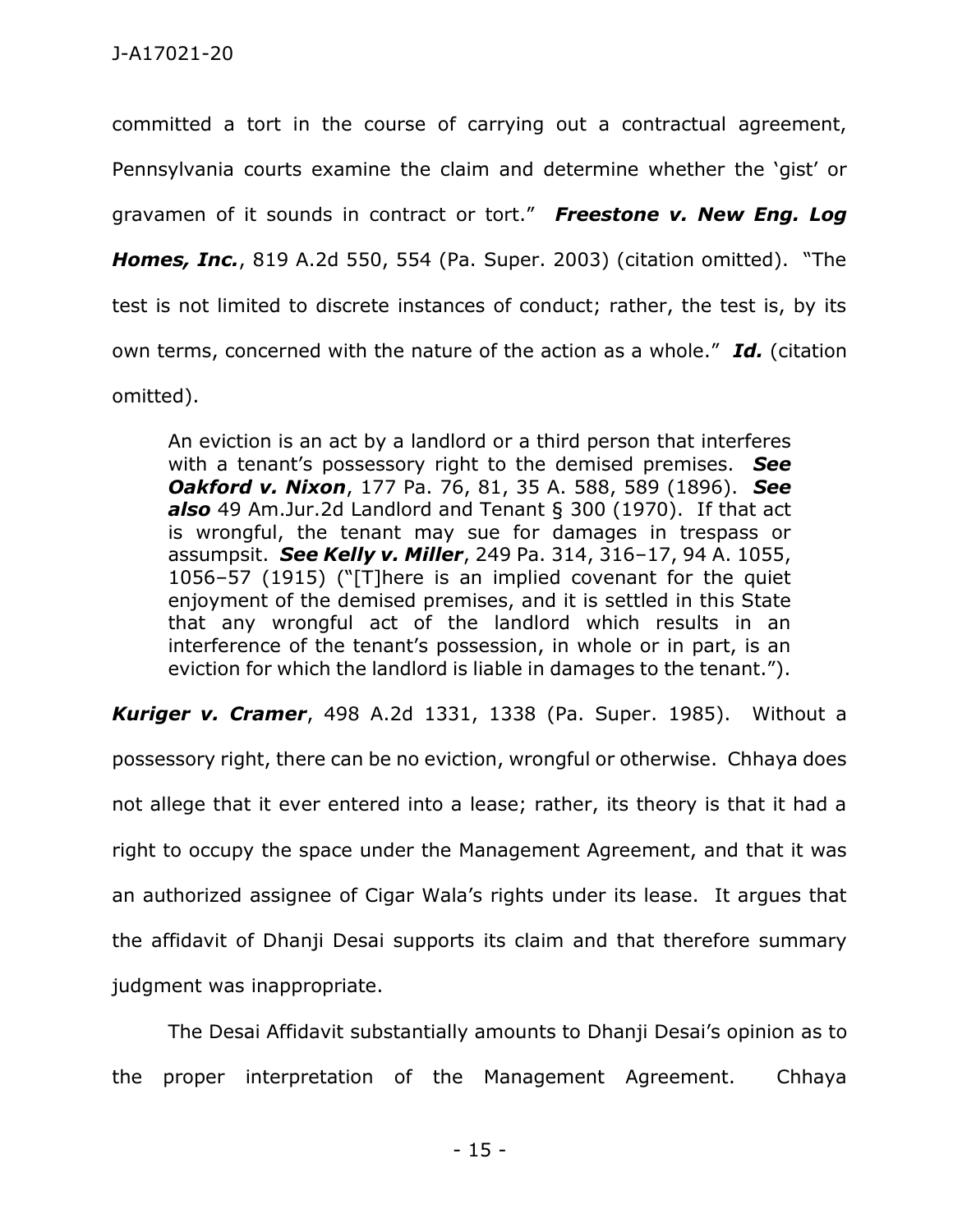acknowledges, as it must, that it had no lease here. It is for the trial court to interpret the contract, and to determine the credibility of proffered evidence.

We can find no error in the trial court's decision here. A management agreement is an agreement about performing labor, not about a tenancy or the transfer or property, unless the terms of the agreement make explicit that it also encompasses rights of tenancy or some other topic not generally a part of such agreements. Chhaya has not cited any term of the Management Agreement that supports its claim as to unlawful eviction or conversion. Thus, the claim fails.

Chhaya also argues that the trial court erred in applying the gist of the action doctrine *sua sponte* to bar its tort claims. Further, Chhaya argues that because Appellees were arguing at summary judgment that no contract existed, it was inappropriate for the trial court to find that the breach claim should eclipse the tort claims under the gist of the action doctrine.

Chhaya's claims of error put the cart before the horse by placing the burden on establishing its claims everywhere but on itself. Any party pleading tort and breach of contract to address the same harm must understand that they cannot "double prove" their case  $-$  the alleged harms and damages are only what they can establish them to be. The trial court was not mistaken in prioritizing the breach claim, because where the parties take the time to specify the terms of their relationship, those terms must take precedent over the more general "default" terms of relating that the tort regime addresses. This is the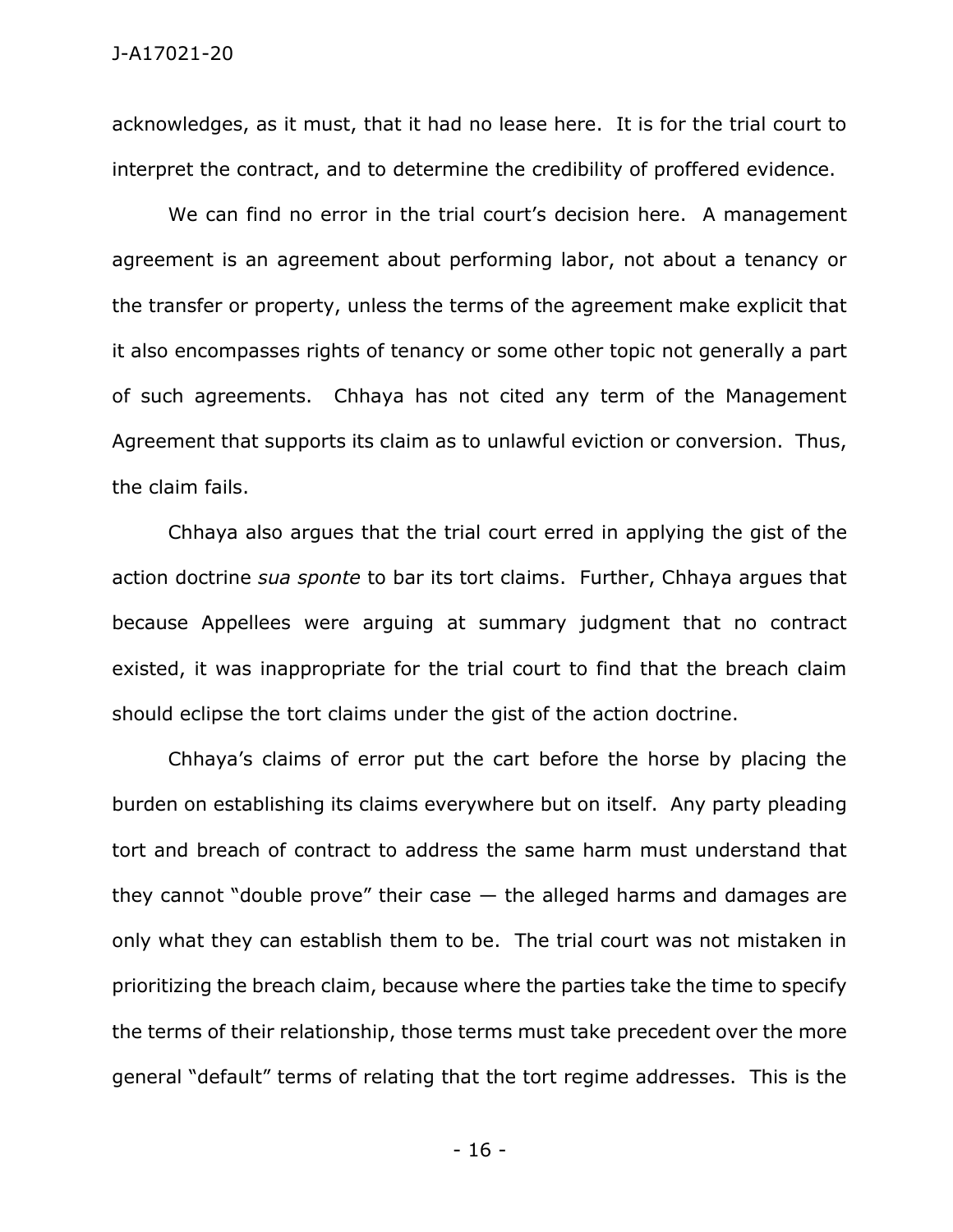essence of the gist of the action doctrine. Regardless of the arguments the parties made in their summary judgment motions, the gist of the action doctrine is Pennsylvania law, and the trial court did not err in applying it to prioritize the breach claim. It was not Appellees' obligation to plead gist of the action, but Chhaya's responsibility to establish each of its claims sufficiently to survive summary judgment, as a matter of Pennsylvania law.

Further, as stated above, the trial court correctly concluded that Chhaya's claims for wrongful eviction and conversion were fatally flawed in any event, because Chhaya had not demonstrated that it was a tenant or that it had any right to the allegedly "converted" property that was not covered by the Management Agreement. Therefore, even without application of the gist of the action doctrine, Chhaya's claims fail.

Chhaya's argument that the trial court's ruling was erroneous because it was inconsistent with Appellees' argument is curious. Chhaya was bringing a breach claim, so the fact that Appellees argued that no contract was formed is no limit on the trial court's power to find breach, which it eventually did. Chhaya cites a case where a trial court applied the gist of the action doctrine to bar tort claims and subsequently found that there was no binding contract, and this Court reversed. Chhaya's Brief at 59, *citing Telwell Inc. v. Grandbridge Real Estate Capital, LLC*, 143 A.3d 421, 429 (Pa. Super. 2016). Chhaya ultimately prevailed on its breach claim, so *Telwell* is inapposite.

- 17 -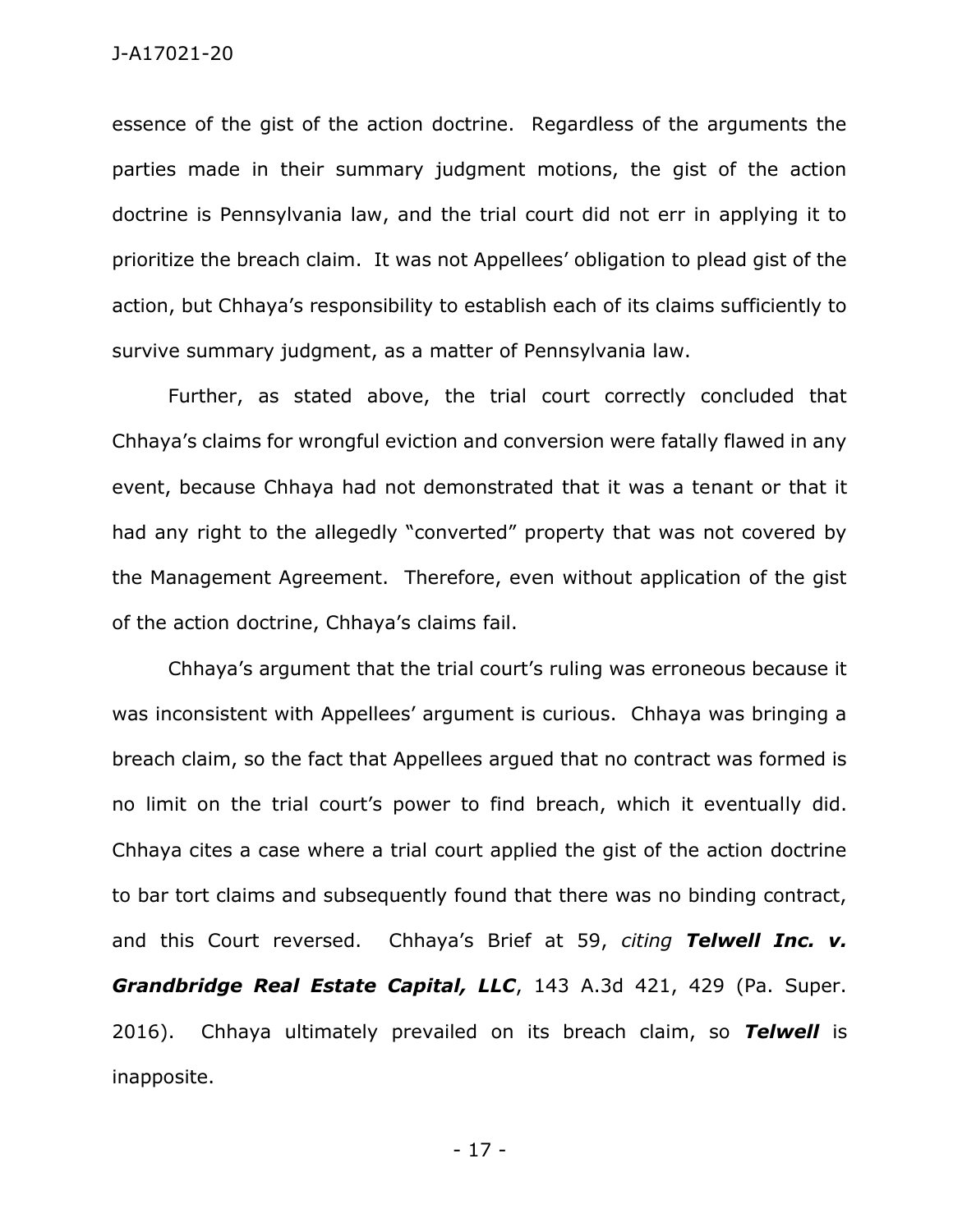Chhaya argues that the trial court should have pierced the corporate veil or found Shah and Patel liable, because the trial court erroneously viewed the breach and damages as arising from Dhanji Desai's actions rather than the actions of Shah and Patel. Chhaya's Brief at 61-70.

The trial court asserts that Chhaya waived this claim by not raising it in pleadings or otherwise preserving it at trial. Trial Ct. Op., 1/27/20, at 9. As to the merits of the argument, the trial court points to a paucity of evidence supporting piercing the veil. *Id.* at 9-10. Because of Dhanji Desai's fraud and resistance to relinquishing control, Shah and Patel lacked the requisite control over Cigar Wala's finances to support veil-piercing. *Id.*

The "legal fiction of a separate corporate entity was designed to serve convenience and justice, [ ] and will be disregarded whenever justice or public policy demand and when the rights of innocent parties are not prejudiced nor the theory of corporate entity rendered useless." *Ashley v. Ashley*, 393 A.2d 637, 641 (Pa. 1978) (citations omitted). "[T]here is a strong presumption in Pennsylvania against piercing the corporate veil." *Lumax Industries, Inc. v. Aultman*, 669 A.2d 893, 895 (Pa. 1995) (citation omitted).

Our courts consider the following factors when determining whether to pierce the corporate veil: undercapitalization; failure to adhere to corporate formalities; substantial intermingling of corporate and personal affairs, and use of the corporate form to perpetrate a fraud. *Lumax Industries*, 669 A.2d at 895. This Court has relied on the elements of common law fraud in applying

- 18 -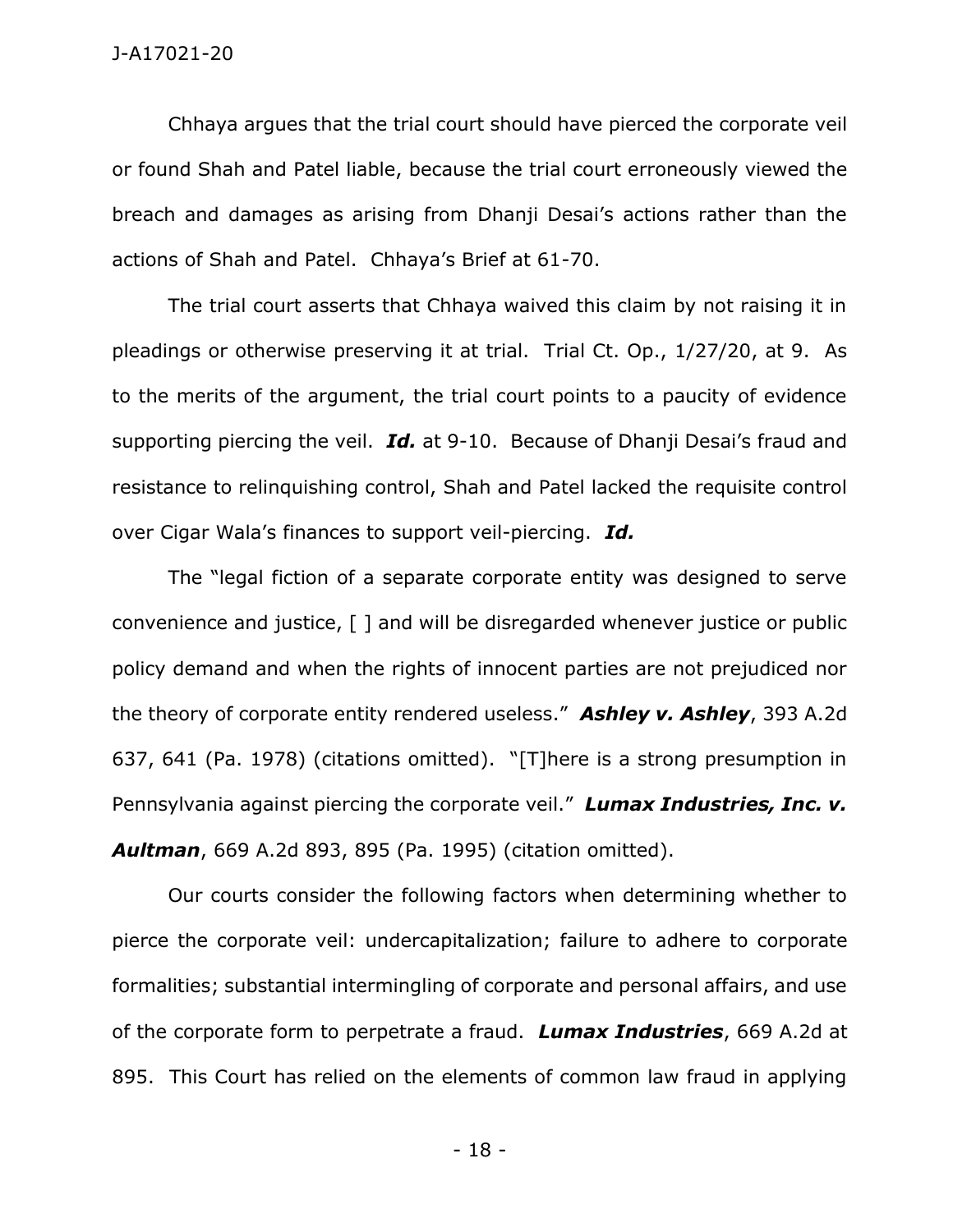# the *Lumax Industries* factors. *See, e.g., Fletcher-Harlee Corp. v.*

*Szymanski*, 936 A.2d 87, 100-01 (Pa. Super. 2007).

Initially we note Chhaya's failure to demonstrate that this claim of error

is preserved. A review of the record, including Chhaya's Amended Complaint,

confirms that the trial court was correct to conclude that this claim is waived.

On appeal the Superior Court will not consider a claim which was not called to the trial court's attention at a time when any error committed could have been corrected. In this jurisdiction . . . one must object to errors, improprieties or irregularities at the earliest possible stage of the adjudicatory process to afford the jurist hearing the case the first occasion to remedy the wrong and possibly avoid an unnecessary appeal to complain of the matter.

*In re S.C.B.*, 990 A.2d 762, 767 (Pa. Super. 2010) (citation omitted).

Regardless, this claim is meritless. Chhaya cites *Fletcher-Harlee* in support of its argument, emphasizing the fourth *Lumax* factor, fraud. Chhaya's Brief at 62-63. Chhaya claims that it is Shah and Patel, and not Dhanji Desai, who are responsible for fraudulent behaviors that allegedly harmed Chhaya. The trial court disagreed:

We found that even though [a prior court ruling] awarded legal majority ownership of Cigar Wala to [Shah and Patel] on June 18, 2014, as late as May 11, 2015, they were unable to control Cigar Wala's finances. In reality, Dhanji Desai had failed to relinquish control of Cigar Wala and through no fault of [Chhaya], Cigar Wala's rent and lottery bills were unpaid. Clearly, neither [Shah nor Patel] benefited from the fraud perpetrated by Dhanji Desai.

Trial Ct. Op., 1/27/20, at 10. It would be inequitable and contrary to the letter and the spirit of Pennsylvania law to allow veil-piercing where Shah and Patel had a right to control corporate assets but were unlawfully frustrated in their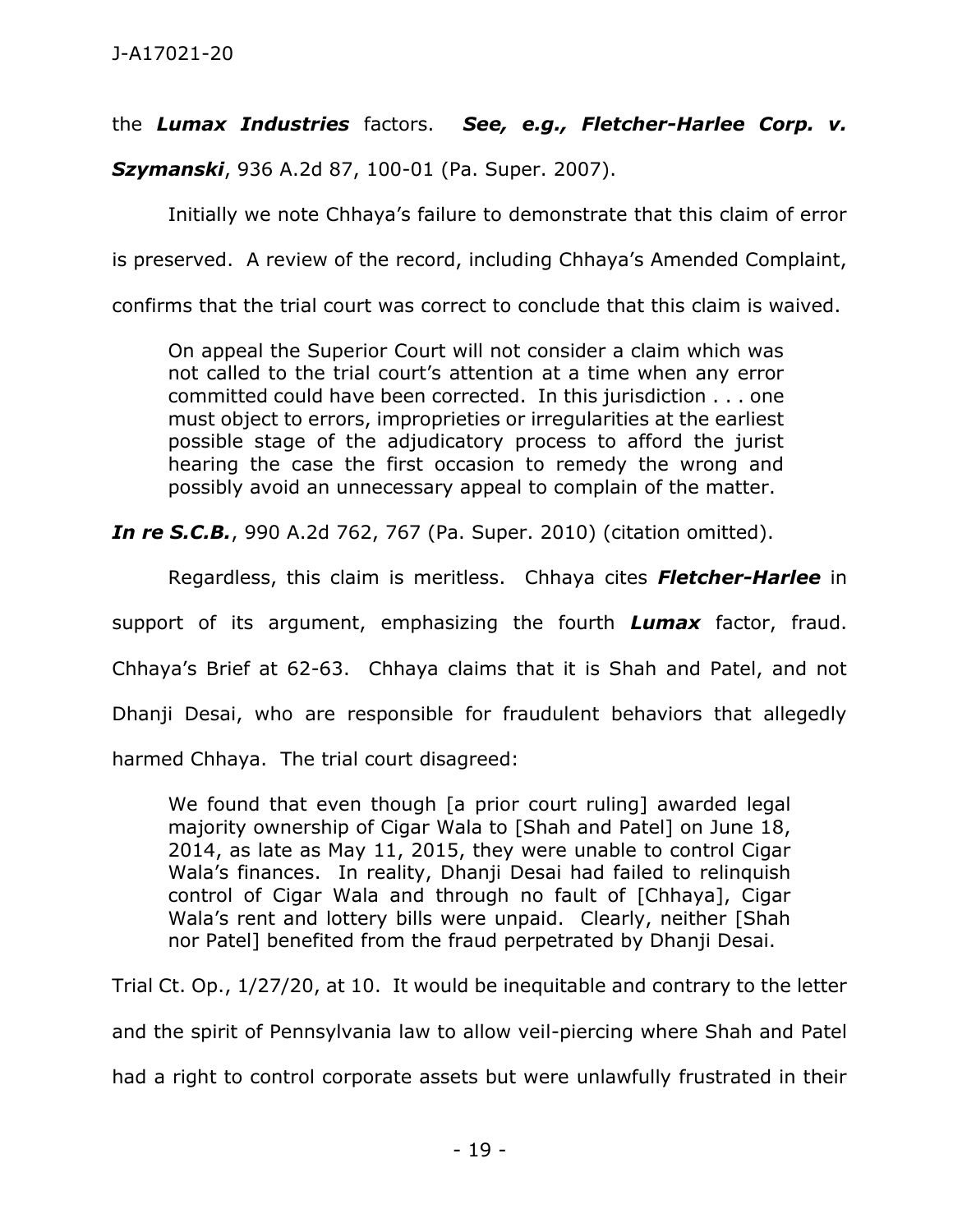attempts to do so, to their detriment. Chhaya has not demonstrated an abuse of discretion in the factfinder's determination; in addition to being waived, this claim is meritless.

Finally, Chhaya argues that the trial court erred in failing to award prejudgment interest. Chhaya asserts that such interest is a matter of right under Pennsylvania law. Chhaya raised this argument in its post-sentence motion, which was denied. *See* Order, 4/1/19.

"We review a denial for pre-judgment interest for an abuse of discretion."

*Davis v. Borough of Montrose*, 194 A.3d 597, 612 (Pa. Super. 2018)

(citation omitted). Under Pennsylvania law, recovery of pre-judgment interest

may be recovered where:

(1) a defendant commits a breach of a contract **to pay a definite sum of money**; or

(2) a defendant commits a breach of contract to render a performance **the value of which in money is stated in the contract**; or

(3) a defendant commits a breach of contract to render a performance **the value of which is ascertainable by mathematical calculation from a standard fixed in the contract**; or

(4) a defendant commits a breach of a contract to render a performance **the value of which in money is ascertainable from established market prices of the subject matter**[.]

*Id.* at 613 (citation omitted and emphases added). Otherwise, pre-judgment

interest is a discretionary matter, in light of all relevant circumstances,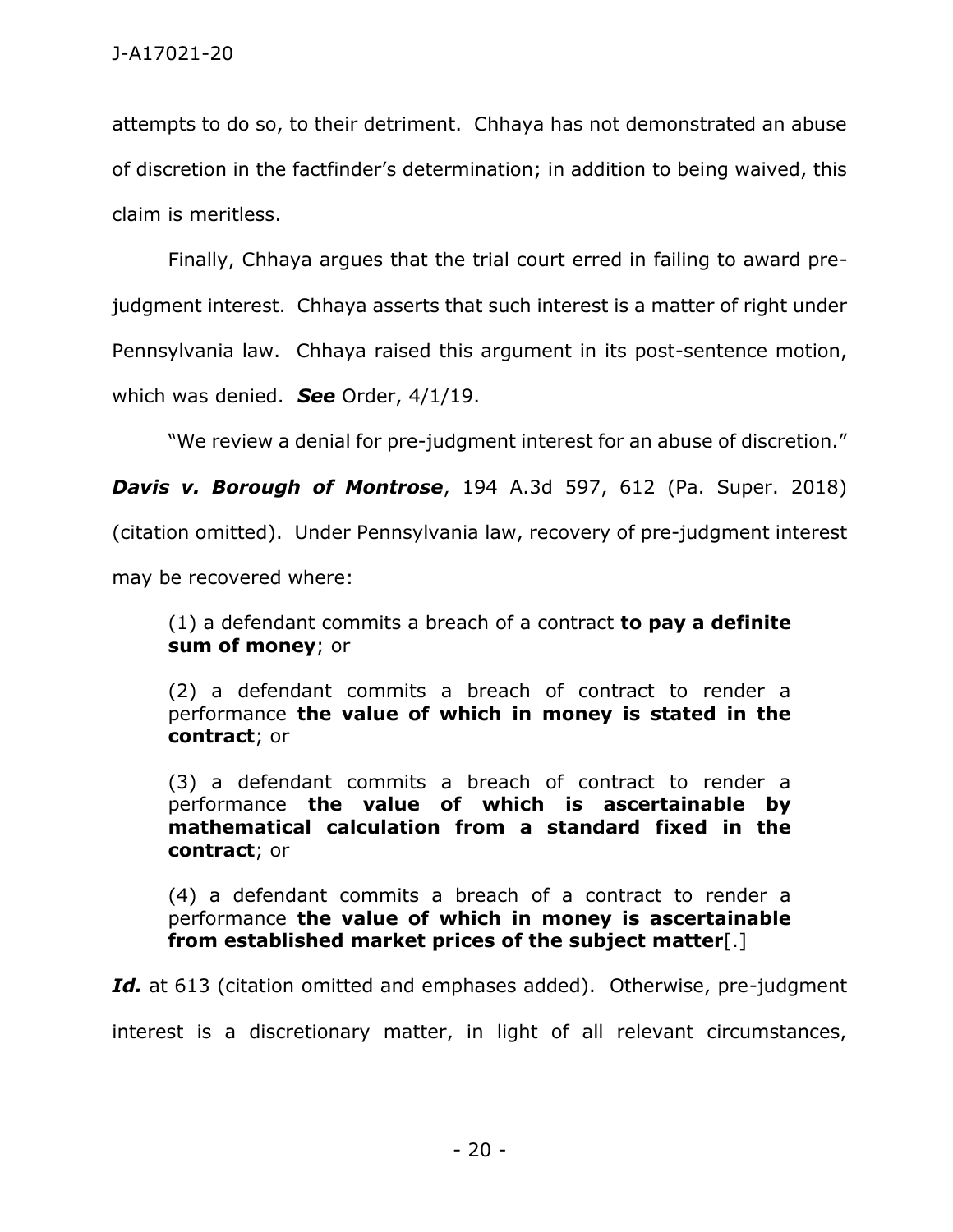#### J-A17021-20

including deficiencies in the injured party's performance and any unreasonableness in that party's demands. *Id.*

Chhaya's argument elides a central weakness. As stated above, courts considering a claim for pre-judgment interest must begin with contract interpretation. *Davis*, 194 A.3d at 613. Without such a provision in the contract, it is difficult to make the claim that one is entitled as a matter of law to pre-judgment interest. Chhaya says first that the trial court accepted its expert's findings, adopting the arithmetic therefrom. Chhaya's Brief at 71. Then, Chhaya says "[t]here is no dispute that the [t]rial [c]ourt awarded damages which were ascertainable by mathematical calculation from a standard fixed in the Management Agreement." *Id.* However, Chhaya does not cite this standard, nor the provision in the Management Agreement where the fixed standard appears. By this reasoning, in any case where a trial court reaches an appropriate "ascertainable" amount of remuneration for breach (that is, any definite amount of money), pre-judgment interest would be mandated. That is not the law. The fourth factor outlined in *Davis* is not meant to swallow the rule  $-$  this would be a patently absurd result. Without more, we cannot find that the trial court abused its discretion.

For these reasons, we largely affirm the trial court. However, we must remand to afford the trial court an opportunity to correct its arithmetic.

Judgment vacated. Case remanded for further proceedings consistent with this memorandum. Jurisdiction relinquished.

- 21 -